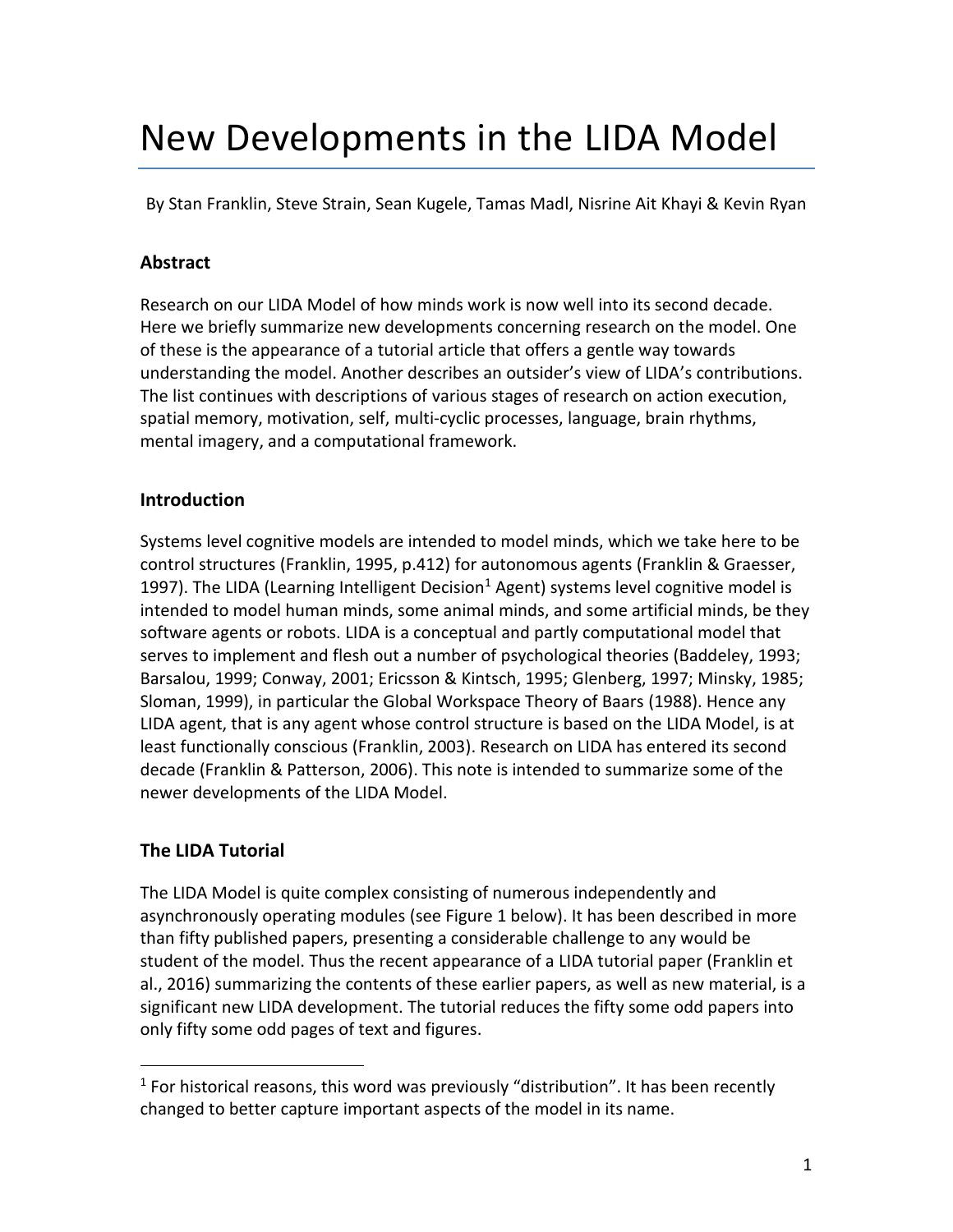## *AI: Its Nature and Future*

In 2016, Oxford University Press published philosopher/cognitive scientist Margaret Boden's *AI: Its Nature and Future* (2016), which pays considerable attention to our LIDA Model.

Pointing out that LIDA "…arises from a unified, systems-level theory of cognition…", Boden goes on to speak of LIDA as being "…deeply informed by cognitive psychology, having been developed for scientific, not technological, purposes." and "…designed to take into account a wide variety of well-known psychological phenomena, and a wide range of experimental evidence …" She says that "Integrating highly diverse experimental evidence…" LIDA is used "…to explore theories in cognitive psychology and neuroscience." She also says that "…the *philosophical* significance of LIDA, for instance, is that it specifies an organized set of virtual machines that shows how the diverse aspects of (functional) consciousness are possible." And, Boden points out that the LIDA Model speaks to the "binding" problem, to the frame problem, and avoids any central executive.



**Figure 1**: The LIDA Cognitive Cycle

## **Action Execution**

The LIDA Model attempts to model minds generally, providing an architecture for the control structure of any number of different LIDA-based agents. Thus, the LIDA Model in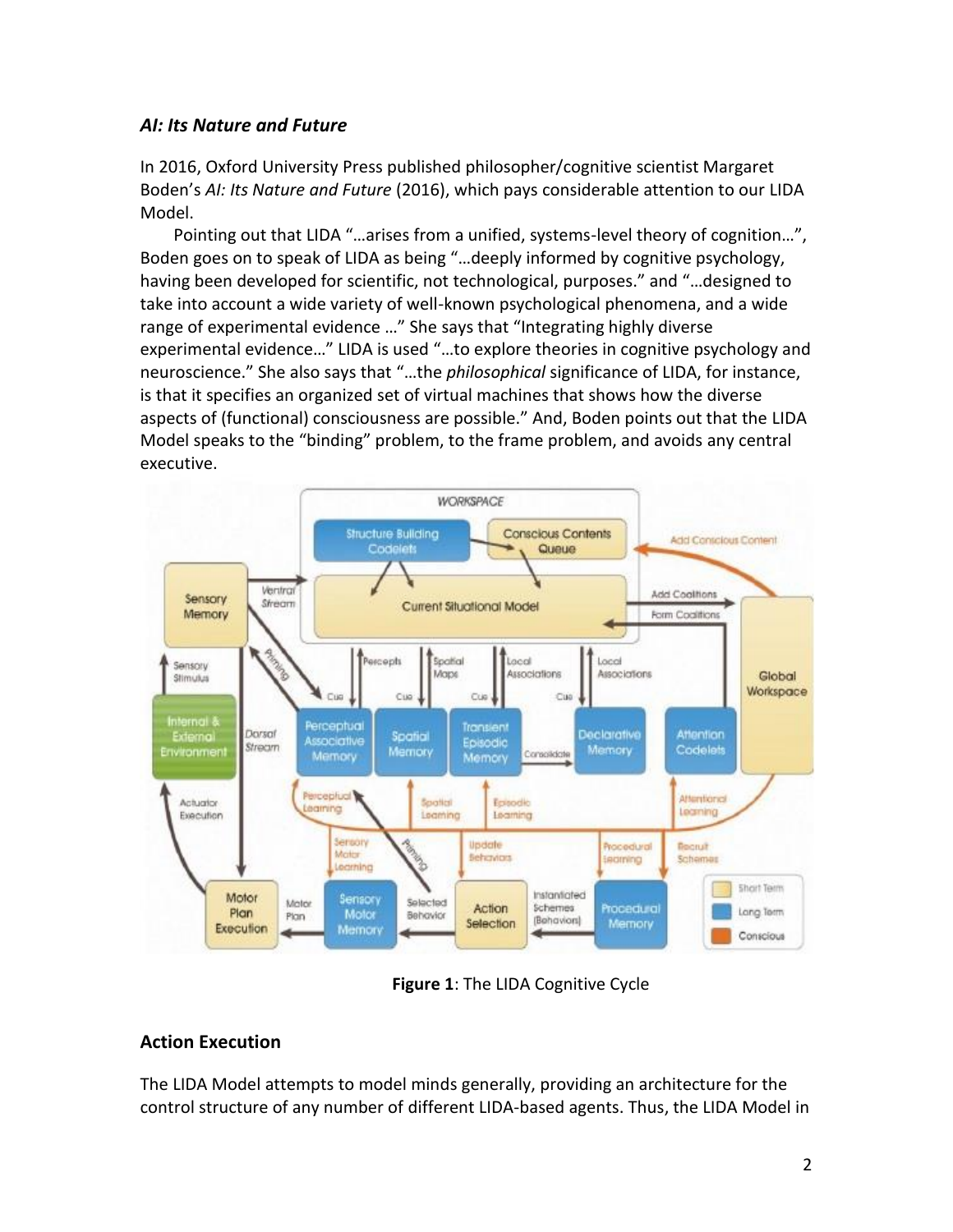its general form must remain uncommitted to particular mechanisms or specifications for senses, actions, and environments. Each of its many independent and asynchronous modules, mentioned above, must allow for implementation so as to serve various agents with a variety of senses, actions and environments.

Two of LIDA's most recently developed modules are devoted to action execution, which is concerned with creating a motor plan for a selected goal-directed behavior, and executing it. A motor plan template transforms a selected behavior into a sequence of executable actions. The Sensory Motor Memory (see Figure 1 above) learns and remembers motor plan templates (Dong & Franklin, 2014). Based on the subsumption architecture (Brooks, 1986), our LIDA agent testing this module adds analogs of the visual system's dorsal and ventral streams to the Model. Given an appropriate motor plan for the selected behavior, the Motor Plan Execution module instantiates a suitable motor plan, and executes it (Dong & Franklin, 2015b). Together the two modules allow a LIDA-based agent to execute a selected action, quite important for any autonomous agent.

We have also introduced a new type of sensorimotor learning to the LIDA Model (Dong & Franklin, 2015a). Using reinforcement learning, it stores and updates the rewards of pairs of data, motor commands and their contexts, allowing the agent to output effective commands based on its reward history. As is all learning in LIDA, this sensorimotor learning is cued by the agent's conscious content. A dynamic learning rate controls the effect of the newly arriving reward. The mechanism controlling the learning rate is inspired by the memory of errors hypothesis from neuroscience (Herzfeld, Vaswani, Marko, & Shadmehr, 2014). Our computer simulations indicate that using such a dynamic learning rate improves movement performance.

#### **Spatial Memory**

In any cognitive system, memory is most generally defined as the encoding, storing and recovery of information of some sort. The storage can be over various time scales. Cognitive modelers, and cognitive scientists in general, tend to divide the memory pie in many different ways. The LIDA Model has separate, asynchronous, modules for memory systems of diverse informational types. (In Figure 1, the modules for various long-term memory systems are dark colored.) Much earlier research was devoted to Perceptual Associative Memory, Transient Episodic Memory, Declarative Memory, and Procedural Memory. (In all these cases, there is much left to be done.) Recent work on Sensory Motor Memory was discussed in the preceding section.

Over the past couple of years we have begun to think seriously about how best to represent data in Spatial Memory, representations of spatial information concerning objects in the agent's environment, and its location within it. We picture long-term Spatial Memory as consisting of hierarchies of cognitive maps, each representing the size, shape and location of objects, and the directions and distances between them. In addition to long-term spatial memory, LIDA's working memory may contain one or few cognitive map segments and facilitate planning and updating. Inspired by place and grid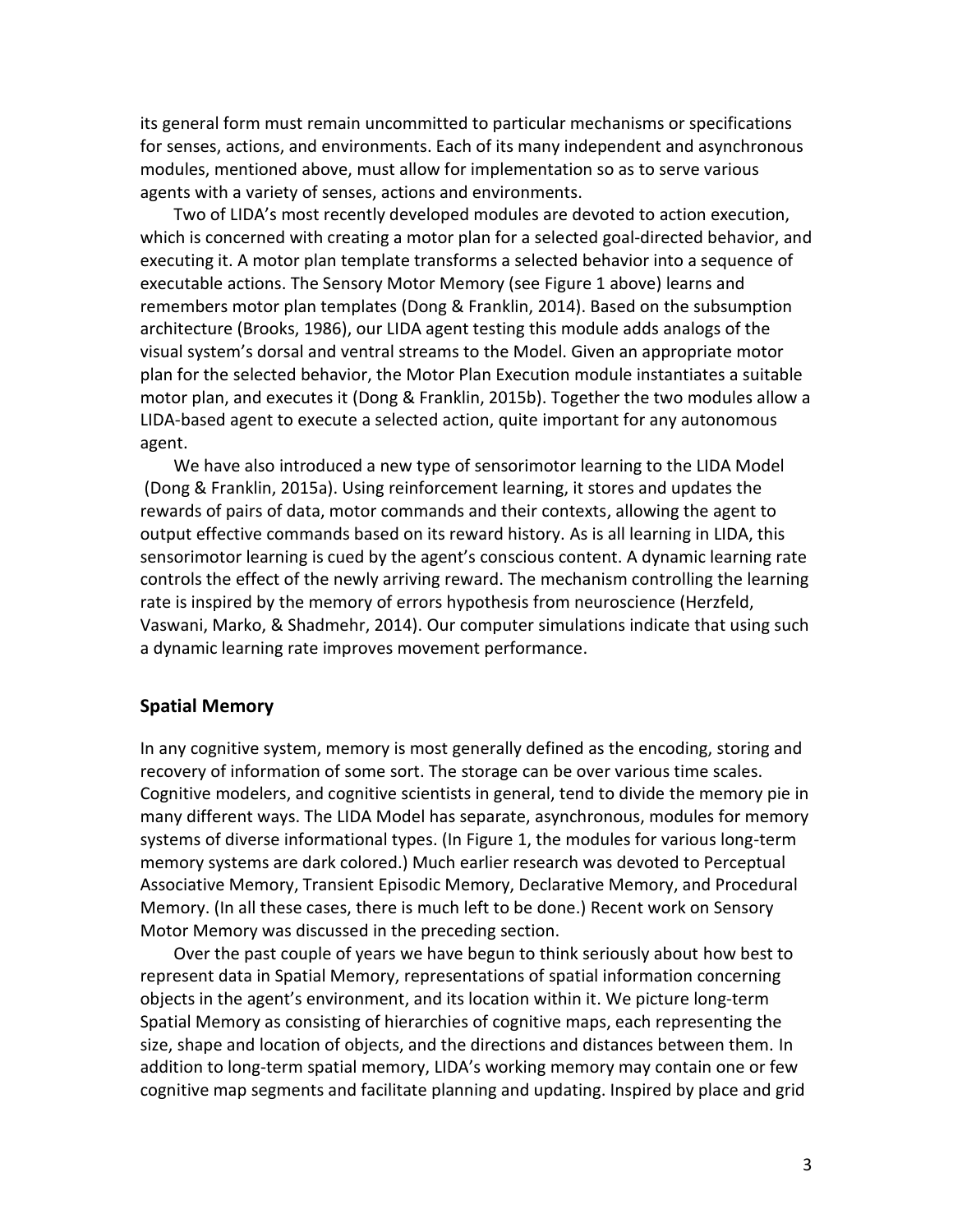cells involved in spatial representations in mammalian brains, cognitive map representations in LIDA also consist of hierarchical grids of place nodes, which can be associated with percepts and events. We have implemented prototype mechanisms for probabilistic cue integration and error correction, to mitigate the problems associated with accumulating errors from noisy sensors (see section on uncertainty below). So far we have only experimented with how human agents mentally represent such cognitive maps of neighborhoods (Madl, Franklin, Chen, Montaldi, & Trappl, 2016; Madl, Franklin, Chen, Trappl, & Montaldi, 2016).

#### **Motivation**

Every autonomous agent, be it human, animal or artificial, must act in pursuit of its own agenda (Franklin & Graesser, 1997). To produce that agenda requires motivation. Actions in the LIDA Model are motivated by feelings, including emotions, that is feelings with cognitive content (Johnston, 1999). An early paper lays this out, and relates feelings in this context to both values and utility (Franklin & Ramamurthy, 2006). More recent work fleshes out just how feelings play a major role in motivating the choice of actions (McCall, 2014; McCall, Franklin, Faghihi, & Snaider, submitted). Feelings arise in Sensory Memory (see Figure 1), are recognized in Perceptual Associative Memory, and become part of the percept that updates the Current Situational Model. There they arouse structure building codelets to produce various options advocating possible responses to the feeling (in accordance with appraisal theories of emotion (Franklin, et al., 2016)). The most salient of these likely wins the competition for consciousness in the Global Workspace, and is broadcast, in particular to Procedural Memory. There schemes proposing specific actions to implement the broadcast option are instantiated and forwarded to Action Selection, where a single action is selected as a response to the original feeling. Thus feelings act as motivators.

#### **Self**

Any systems-level cognitive model such as our LIDA Model that aspires to model consciousness, must attempt to account for the notion of self with its multiple aspects. We have made one attempt at describing how a number of different "selves" could be constructed within the LIDA Model (Ramamurthy & Franklin, 2011). These include the minimal (or core) self with its three sub-selves, self as subject, self as experiencer and self as agent. The sub-selves of the extended self are comprised of the autobiographical self, the self-concept, the volitional (or executive) self, and the narrative self.

More recently we have begun to augment this account by combining these constructs with key elements of Shaun Gallagher's pattern theory of self (2013), namely his meta-theoretical list of aspects. These include minimal embodied aspects, minimal experiential aspects, affective aspects, intersubjective aspects, psychological/cognitive aspects, narrative aspects, extended aspects, and situated aspects. We explore the use of the various aspects of this pattern theory of self in producing each of the various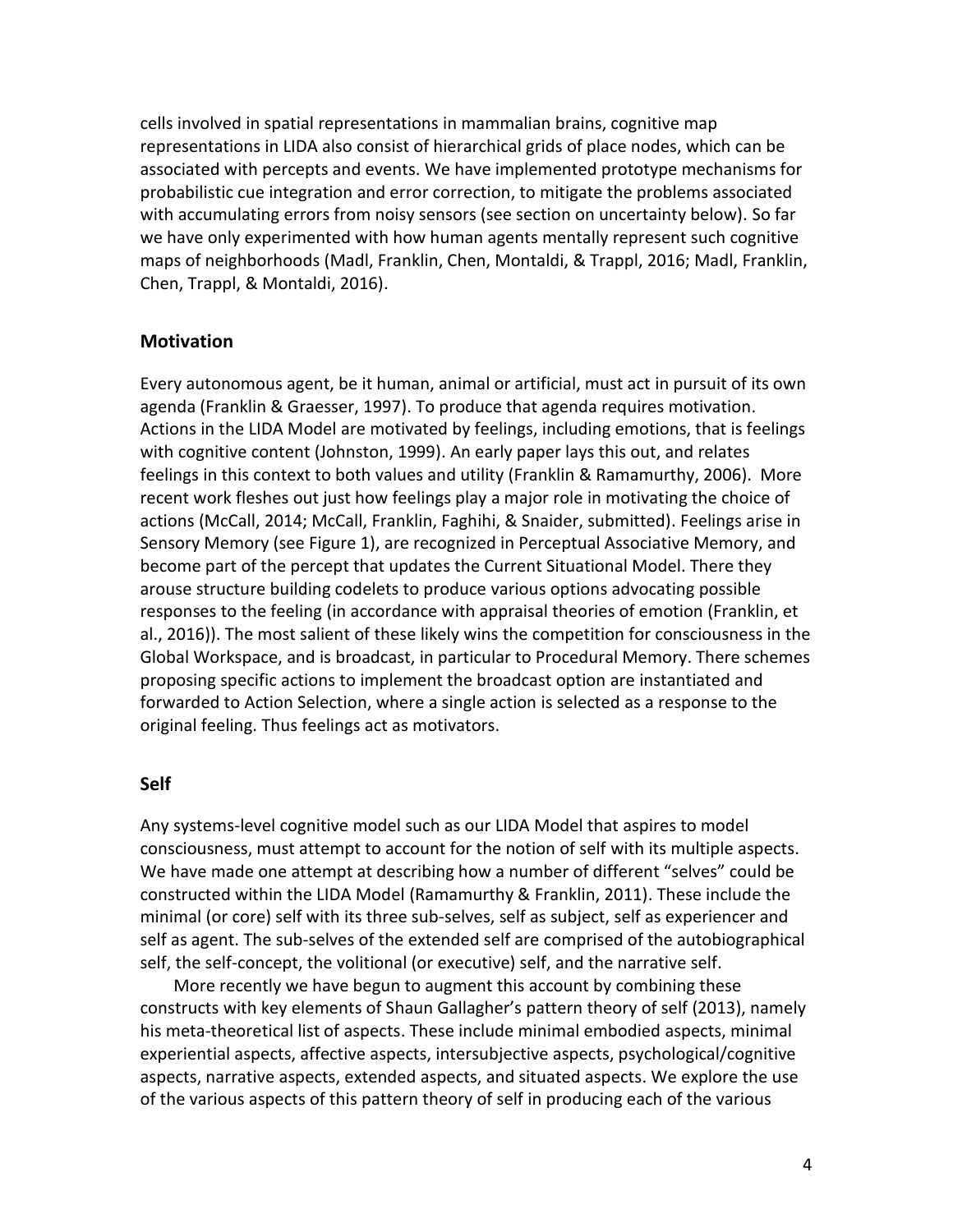selves within the LIDA Model. The three types of minimal self are all implemented using only minimal embodied aspects and minimal experiential aspects. All of these can be created within the current LIDA Model. The four types of extended self will require all eight aspects in the list. Some of these will require additional processes to be added to the LIDA Model.

This use of pattern theory is helping us to clarify various theoretical issues with including various "selves" in the LIDA Model, as well as open questions such as the relationships between different sub-selves. Using pattern theory also can enable us to set benchmarks for testing for the presence of various types of self in different LIDAbased agents.

## **Cyclic to Multicyclic Processes**

The LIDA Model begins its fleshing out of Global Workspace Theory by postulating a cognitive cycle (see Figure 1 for a detailed diagram), which we view as a cognitive atom from which more complex cognitive processes are constructed. A LIDA agent spends its "life" in a continual, cascading (overlapping) sequence of such cognitive cycles, each sensing and understanding the agent's current situation, and choosing and executing an appropriate response. Such cycles occur five to ten times a second in humans (Madl, Baars, & Franklin, 2011). The first decade or more of our research was devoted to trying to understand what happens during a single cognitive cycle, taking in humans 200 to 500 ms. Now, having at least a partial overall discernment of the activity of a single cycle, we feel emboldened to turn some of our attention to more complex multi-cyclic processes such as planning, reasoning, and deliberation.

## **Language**

LIDA has been criticized for focusing on low intelligence tasks, and lacking high cognitive functions such as language understanding<sup>2</sup> (Duch, Oentaryo, & Pasquier, 2008). To overcome this gap, and initiate language processing in the LIDA architecture, learning the meaning of the vervet monkey alarm calls was simulated. Field studies (Seyfarth, Cheney, & Marler, 1980) revealed the existence of three distinct alarm calls. Each call is emitted to warn the rest of the group of the danger from a predator in the vicinity. Upon hearing a particular alarm call, vervet monkeys typically escape into safe locations in a manner appropriate to the predator type signaled by that alarm. A LIDA based agent that learns the meaning of these alarm calls has been developed (Khayi-Enyinda, 2013). LIDA's perceptual learning mechanism was implemented to associate each alarm call with three distinct meanings: an action based meaning, a feeling based meaning and a referential based meaning. This multiple meaning assessment approach aligns with our

<sup>&</sup>lt;sup>2</sup> LIDA'S predecessor, IDA, communicated with sailors in pseudo-natural language, pseudo in the sense that it was hand-crafted rather than learned, and that it only dealt with a very narrow domain.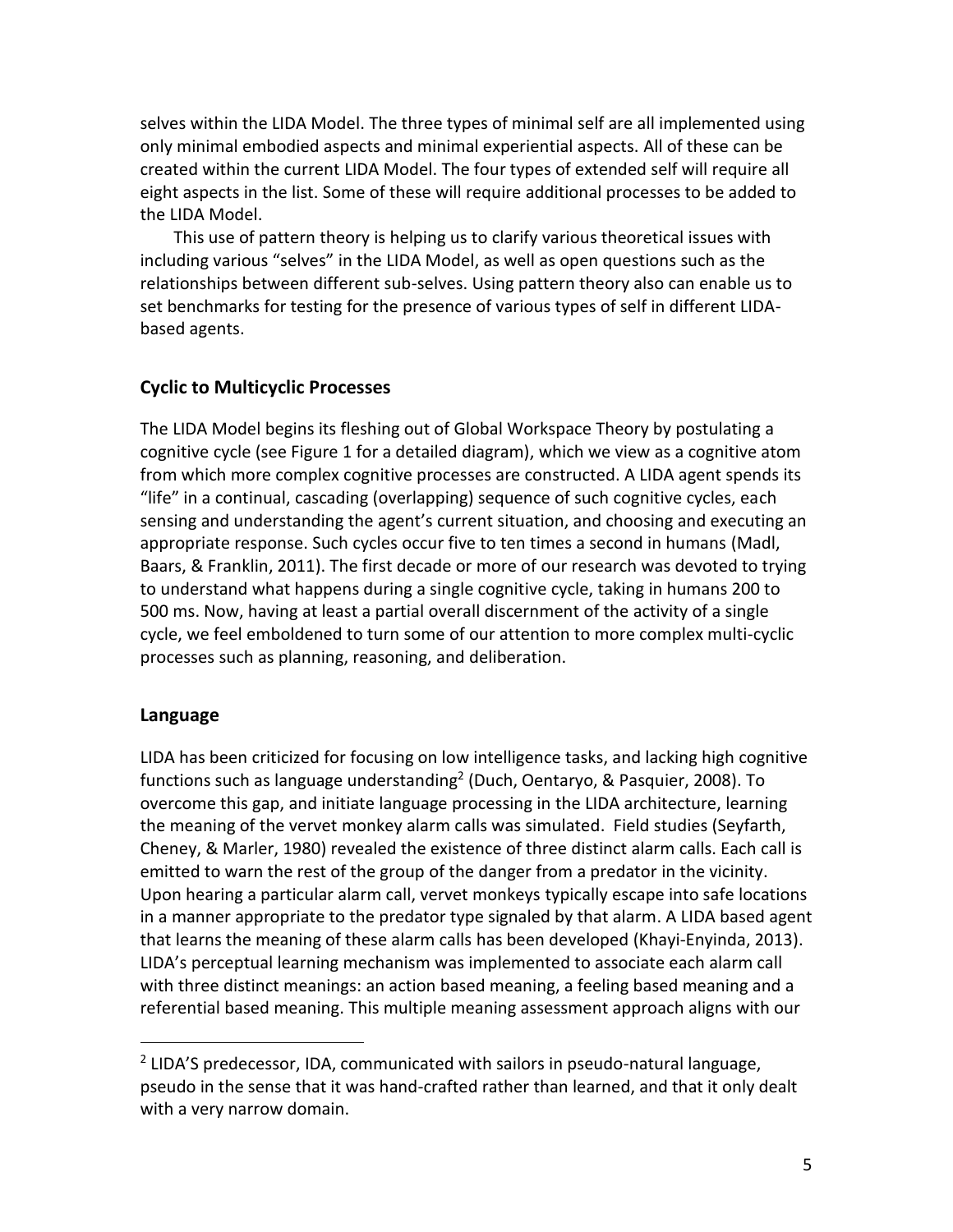ultimate goal of modeling human words that must convey multiple meanings. A manuscript describing this research has been submitted, reviewed, revised, and resubmitted (Ait Khayi & Franklin, 2018 to appear).

#### **LIDA's Hypothesis Regarding Brain Rhythms**

Marr proposed three levels of analysis for cognitive modeling—the computational, the representational/algorithmic, and the implementational (1982). As a general model of minds, LIDA's core concepts possess an applicability that spans many possible domains and implementations. Accordingly, LIDA's primary area of interest lies within Marr's computational and algorithmic levels. However, many classes of biological mind fall within LIDA's purview, and modeling biological minds from the perspective of the LIDA Model requires careful attention to the available evidence and the competing theories regarding the way in which brains effect control structures for behavior in humans and certain non-human animals.

A helpful metaphor may be found in the example problem of reverse engineering a software program. The primary goal is to uncover the algorithms that carry out the software's computations, but this might require, or at least be facilitated by investigation of the operations carried out in the hardware during the program's execution. We frequently assert that LIDA is a model of minds rather than brains. Having said that, we find that understanding those biological minds of interest to LIDA requires close and frequent reference to the way brains carry out computations. In practice, this has meant examination of biological minds at the implementation level as well as the algorithmic and computational levels.

While neuroscience manifests a solid theoretical consensus regarding the basic tenets of neuroanatomy and neuronal physiology, considerable controversy continues to pervade investigations into the cognitive aspects of neural function. The vast proliferation of evidence resulting from recent decades' technological advances have thus far failed to converge on a consensual framework for understanding the neural basis of cognition. Nonetheless, LIDA's perspective on biological minds currently commits to a particular collection of theoretical proposals situated squarely within the broader controversy. While a detailed treatment of these proposals lies outside the scope of the present discussion, we give a brief overview as follows.

The Cognitive Cycle Hypothesis and the Global Workspace Theory (GWT) of Consciousness form the backbone of the LIDA Model. GWT, originally a psychological theory (Baars, 1988), was recently updated (Baars, Franklin, & Ramsøy, 2013) into a neuropsychological theory known as Dynamic Global Workspace Theory (dGWT). Per dGWT, a global workspace is "a dynamic capacity for binding and propagation of neural signals over multiple task-related networks, a kind of neuronal cloud computing" (Baars, et al., 2013, p. 1). Per LIDA's Cognitive Cycle Hypothesis, the global workspace produces a quasiperiodic broadcast of unitary and internally consistent cognitive content that mediates an autonomous agent's action selection and learning, and, over time, comprises the agent's stream of consciousness.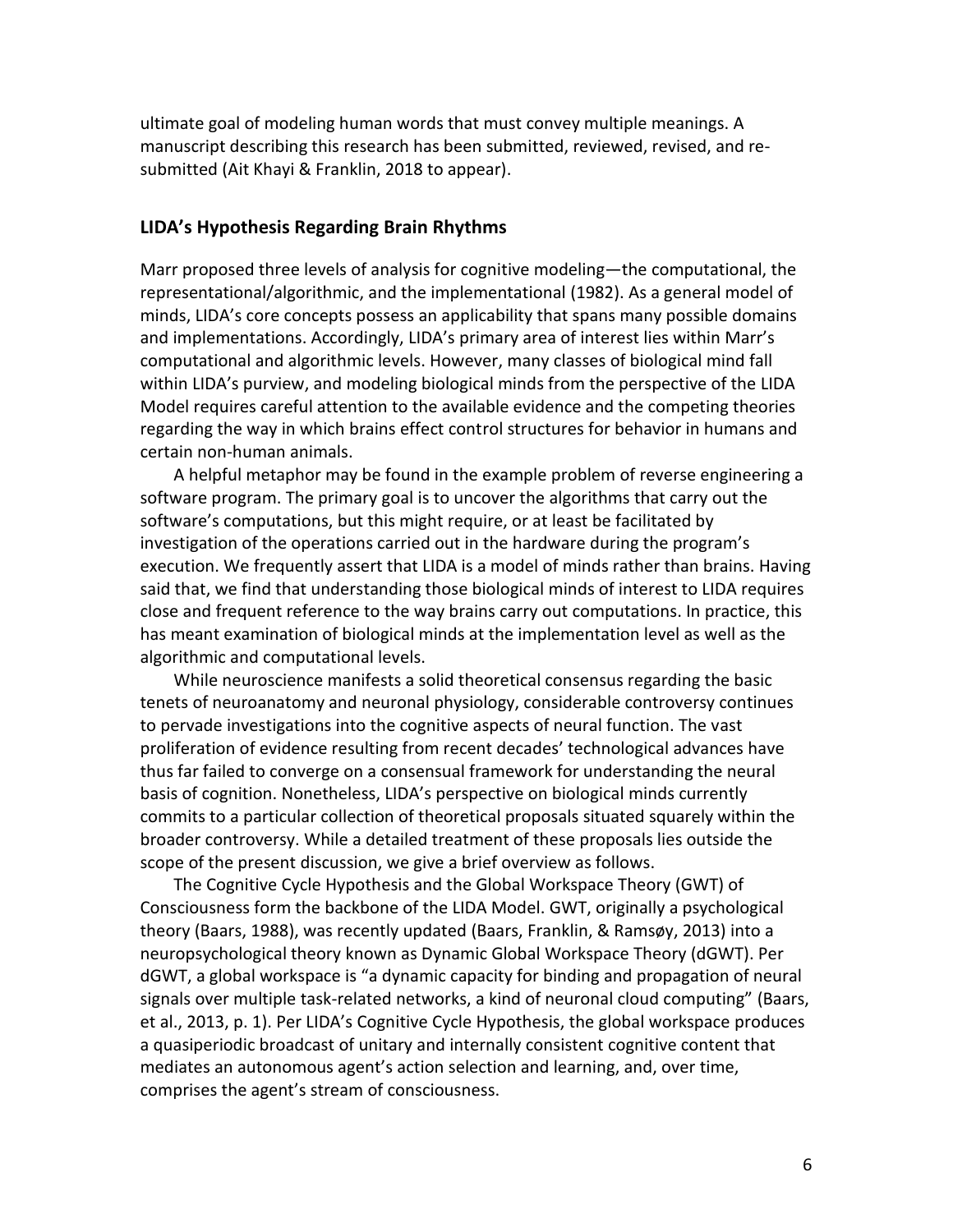The theoretical proposals of Freeman's Neurodynamics (Freeman, 2012; Freeman & Kozma, 2010) provide the framework most harmonious with LIDA's central hypotheses. Within this framework, a cognitive cycle comprises the emergence of a self-organized pattern of neurodynamic activity. LIDA's Rhythms Hypothesis postulates that the content of a cycle's broadcast from the global workspace manifests in experimentally observable brain rhythms as gamma (30-80 Hz) frequency activity scaffolded within a slow-wave structure of approximately theta (4-6 Hz) frequency that tracks the rhythm of successive broadcasts. Elaboration of this hypothesis within the framework of Freeman's neurodynamical theory is quite complex and is the subject of a publication currently under preparation.

## **Mental Imagery, Preconscious Simulation, and Grounded Cognition**

Most humans report the ability to have sensory-like experiences in the absence of external stimuli. They describe experiences such as "having a song stuck in our heads" or "listening to our inner voices" or "seeing with our mind's eye". In the literature cited below, these phenomena are referred to as "mental imagery". Many experiments have been performed that suggest mental imagery facilitates, and may be critical for, a broad range of mental activities including prediction (Moulton & Kosslyn, 2009), problem solving (Qin & Simon, 1992; Shaver, Pierson, & Lang, 1975), mental rehearsal (Driskell, Copper, & Moran, 1994; Keller, 2012), and language comprehension (Bergen, Lindsay, Matlock, & Narayanan, 2007; Zwaan, Stanfield, & Yaxley, 2002). Cognitive models are needed to help explain the processes that underlie mental imagery. We have begun to leverage the LIDA model to gain insight into how the fundamental capabilities needed for mental imagery could be realized in artificial minds, and to apply these insights toward the construction of software agents that utilize mental imagery to their advantage.

Mental imagery is by definition a conscious process; however, there is an intriguing possibility that the same mechanisms underlying mental imagery also support preconscious cognitive processes, and enable grounded (embodied) cognition. The psychologist and cognitive scientist Lawrence Barsalou defines "simulation" as the "reenactment of perceptual, motor, and introspective states acquired during experience with the world, body, and mind", and hypothesizes that

[simulation] is not necessarily conscious but may also be unconscious, probably being unconscious even more often than conscious. Unconscious [simulations] may occur frequently during perception, memory, conceptualization, comprehension and reasoning, along with conscious [simulations]. When [simulations] reach awareness, they can be viewed as constituting mental imagery... (Barsalou, 2009)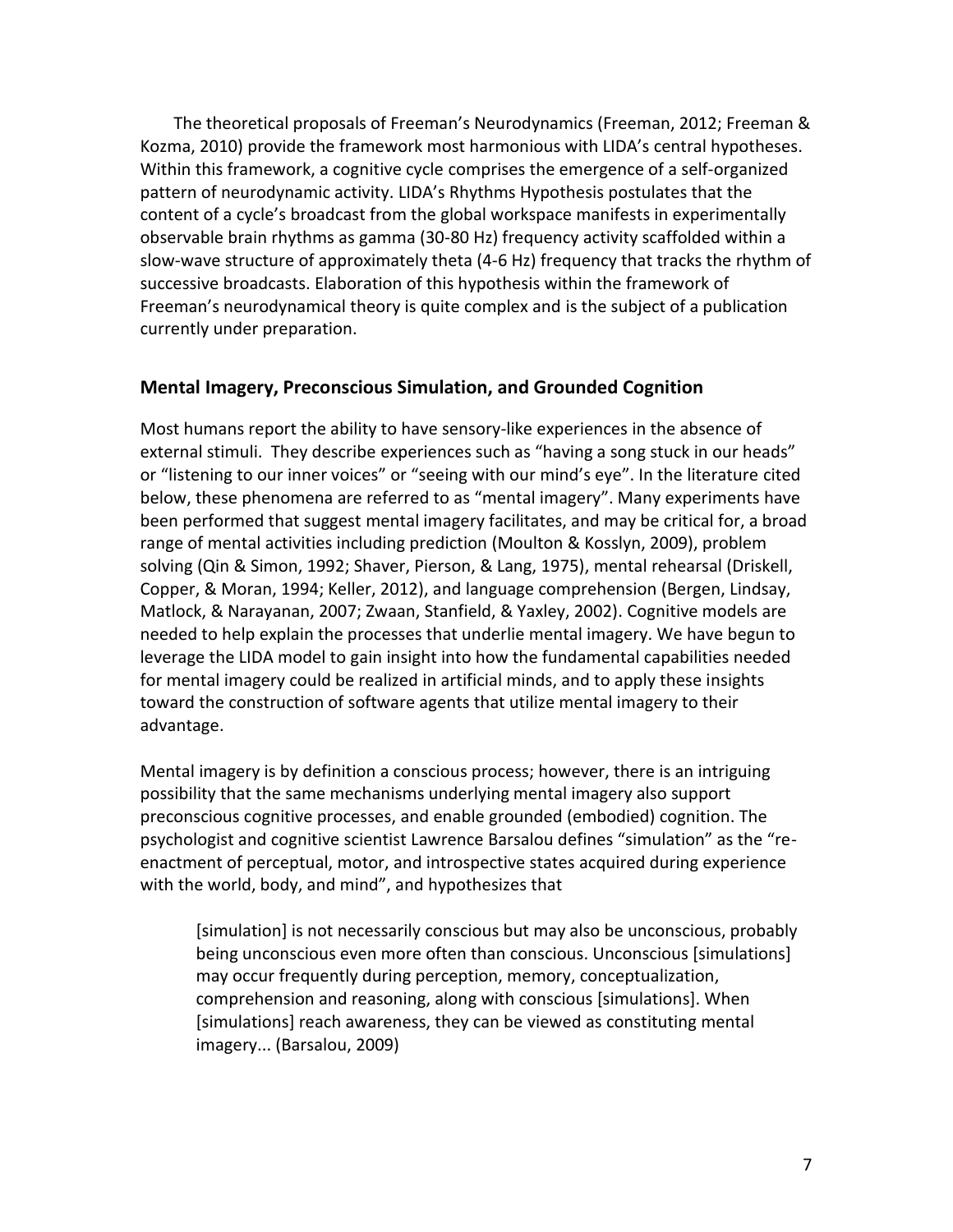It is a goal of our research program to explore the possibility of a unified set of mechanisms supporting mental imagery, preconscious simulation, and grounded cognition. The LIDA model provides an ideal foundation for exploring these topics, as it is one of the few biologically inspired cognitive architectures that attempts to model functional consciousness, and is firmly committed to grounded cognition (Franklin, Strain, McCall, & Baars, 2013).

## **Representing and computing with uncertainty in LIDA**

Cognition must deal with large amounts of uncertainty, due to a partially observable environment, erroneous sensors, noisy neural computation, and limited cognitive resources. There is increasing evidence for probabilistic mechanisms in brains (Chater, Tenenbaum, & Yuille, 2006; Clark, 2013; Knill & Pouget, 2004). We have recently started exploring probabilistic computation for LIDA, as of now for the specific purpose of dealing with spatial uncertainty and complexity in navigation (Madl, Franklin, Chen, Montaldi, et al., 2016; Madl, Franklin, Chen, Trappl, et al., 2016). Work is underway to augment LIDA's representations (inspired by Barsalou's perceptual symbols and simulators (Barsalou, 1999)) with a representation and computation mechanism accounting both for the uncertainty in various domains, as well as approximately optimal inference given cognitive, time and memory limitations.

## **LIDA Framework in Python**

In 2011, Snaider et al. presented the "LIDA Framework", a software framework written in the Java programming language that aims to simplify the process of developing LIDA agents. The LIDA Framework implements much of the low-level functionality that is needed to create a LIDA software agent, and provides default implementations for many of the LIDA modules. As a result, simple agents can often be created with a modest level of effort by leveraging "out of the box" functionality.

Inspired by the success of the LIDA Framework, a sister project is underway to implement a software framework in the Python programming language, which we refer to as lidapy. One of lidapy's primary goals has been to facilitate the creation of LIDA agents that are situated in complex and "real world" environments, with the eventual goal of supporting LIDA agents in a robotics context. Towards this end, lidapy has been designed from the ground up to integrate with the Robot Operating System (Quigley et al., 2009), a framework developed by the Open Source Robotics Foundation (OSRF) that was specifically designed to support large-scale software development in the robotics domain.

## **References**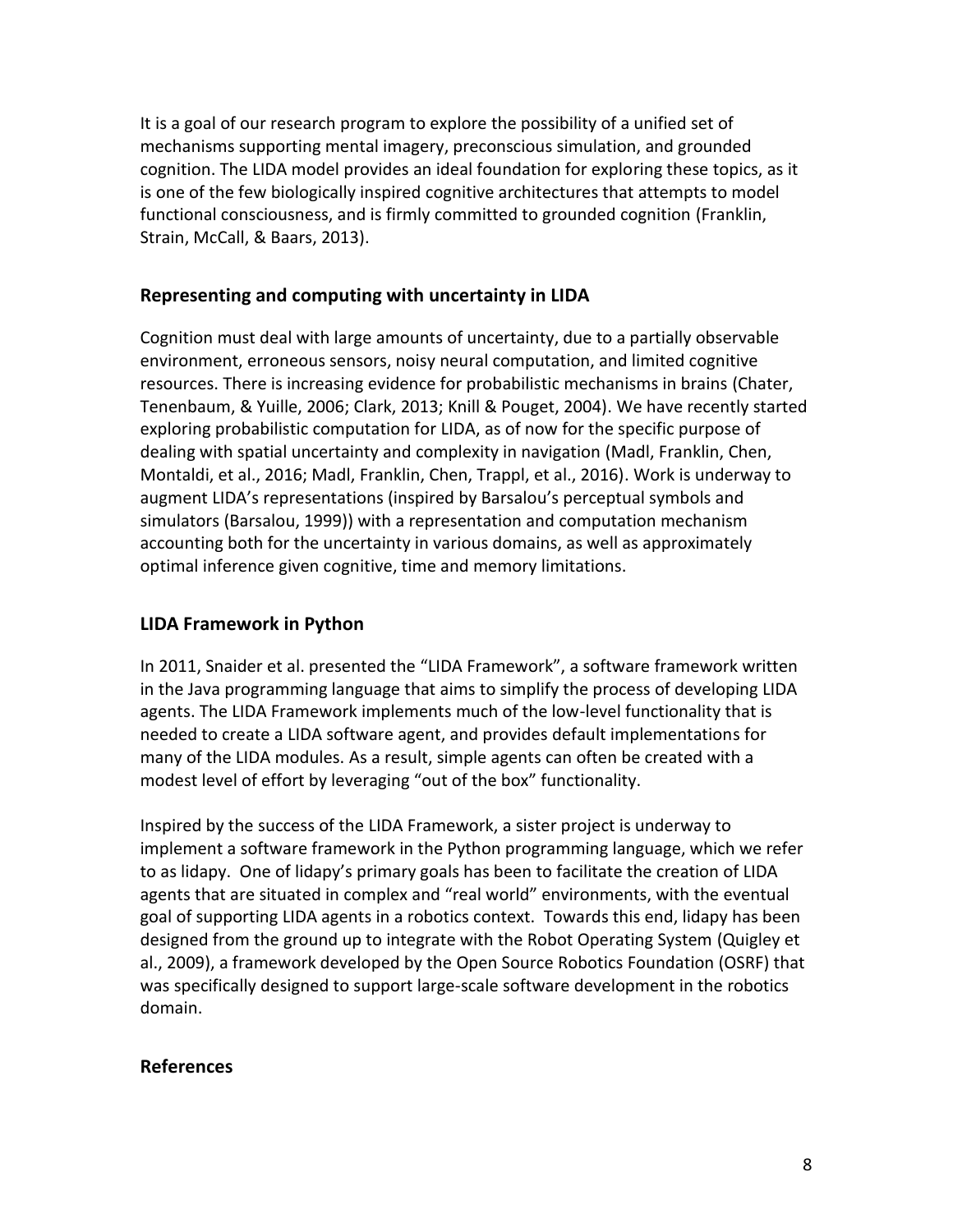Ait Khayi, N., & Franklin, S. (2018 to appear). Initiating language in LIDA: learning the meaning of vervet alarm calls. *Biologically Inspired Cognitive Architectures*.

- Baars, B., Franklin, S., & Ramsøy, T. (2013). Global workspace dynamics: Cortical "binding and propagation" enables conscious contents. *Frontiers in Consciousness Research, 4*, 200. doi: 10.3389/fpsyg.2013.00200
- Baars, Bernard J. (1988). *A Cognitive Theory of Consciousness*. Cambridge: Cambridge University Press.
- Baddeley, A. D. (1993). Working memory and conscious awareness. In A. Collins, S. Gathercole, Martin A. Conway & P. Morris (Eds.), *Theories of memory* (pp. 11– 28). Howe: Erlbaum.
- Barsalou, L. W. (1999). Perceptual symbol systems. *Behavioral and Brain Sciences, 22*, 577–609.
- Barsalou, L. W. (2009). Simulation, situated conceptualization, and prediction. *Philosophical Transactions of the Royal Society of London B: Biological Sciences, 364*(1521), 1281-1289.
- Bergen, B. K., Lindsay, S., Matlock, T., & Narayanan, S. (2007). Spatial and linguistic aspects of visual imagery in sentence comprehension. *Cognitive science, 31*(5), 733-764.
- Boden, M. A. (2016). *AI: Its Nature and Future*. Oxford, UK: Oxford University Press.
- Brooks, R. (1986). A Robust Layered Control System for a Mobile Robot. *IEEE Journal of Robotics and Automation, RA-2*(1), 14-23.
- Chater, N., Tenenbaum, J. B., & Yuille, A. (2006). Probabilistic models of cognition: Conceptual foundations. *Trends in cognitive sciences, 10*(7), 287-291.
- Clark, A. (2013). Whatever next? Predictive brains, situated agents, and the future of cognitive science. *Behavioral and Brain Sciences, 36*(03), 181-204.
- Conway, Martin A. (2001). Sensory–perceptual episodic memory and its context: autobiographical memory. *Philos. Trans. R. Soc. Lond B., 356*, 1375–1384.
- Dong, D., & Franklin, S. (2014). *Sensory Motor System: Modeling the process of action execution.* Paper presented at the Proceedings of the 36th Annual Conference of the Cognitive Science Society.
- Dong, D., & Franklin, S. (2015a). Modeling sensorimotor learning in LIDA using a dynamic learning rate. *Biologically Inspired Cognitive Architectures, 14*, 1-9.
- Dong, D., & Franklin, S. (2015b). A New Action Execution Module for the Learning Intelligent Distribution Agent (LIDA): The Sensory Motor System. *Cognitive Computation*. doi: 10.1007/s12559-015-9322-3.
- Driskell, J. E., Copper, C., & Moran, A. (1994). Does mental practice enhance performance? : American Psychological Association.
- Duch, W., Oentaryo, R., & Pasquier, M. (2008). Cognitive Architectures: Where Do We Go From Here? In P. Wang, B. Goertzel & S. Franklin (Eds.), *Artificial general Intelligence, 2008: proceedings of the First AGI Conference* (pp. 122-137).
- Ericsson, K. A., & Kintsch, W. (1995). Long-term working memory. *Psychological Review, 102*, 211–245.
- Franklin, S. (1995). *Artificial Minds*. Cambridge, Ma: MIT Press.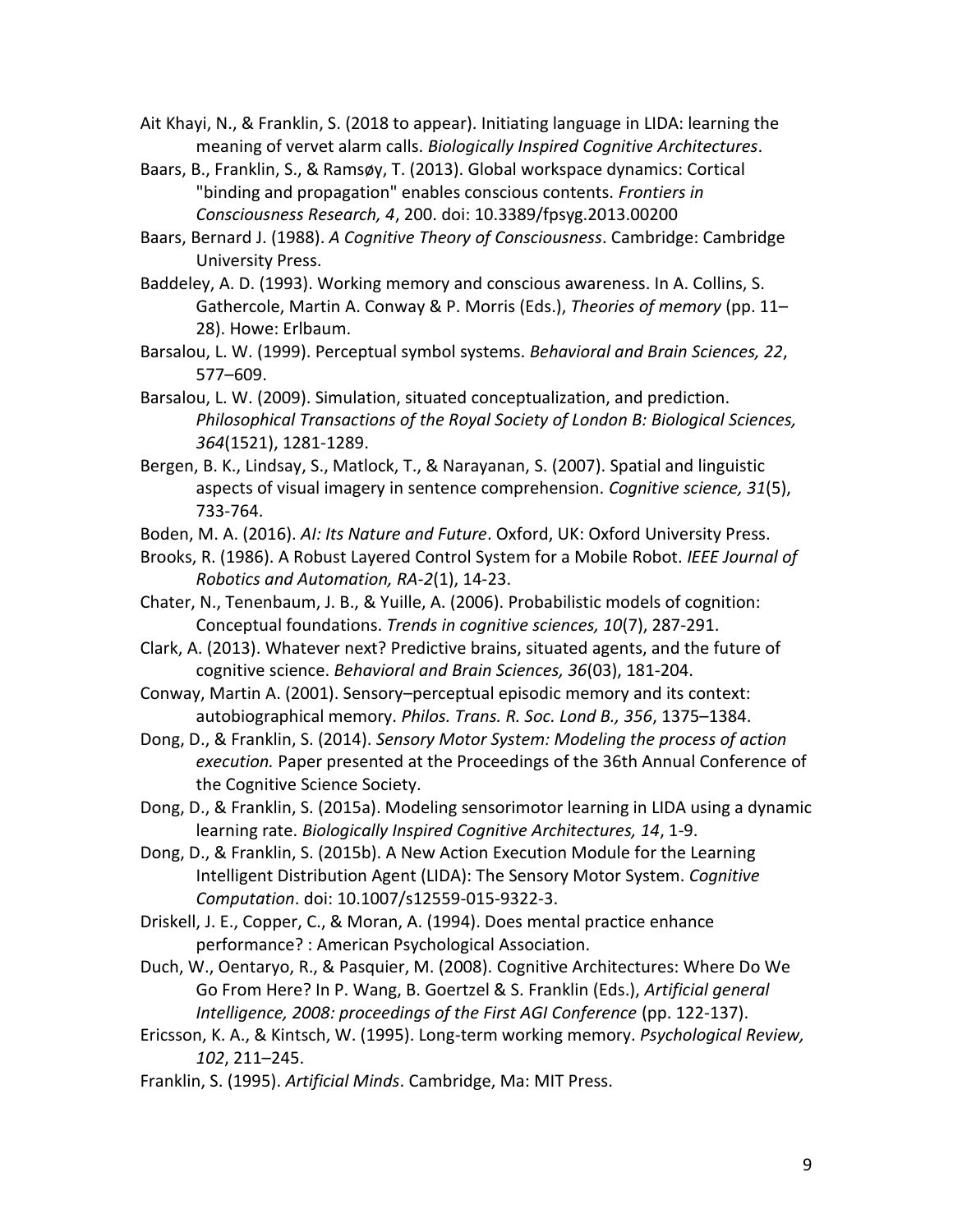Franklin, S. (2003). IDA: A Conscious Artifact? *Journal of Consciousness Studies, 10*, 47– 66.

- Franklin, S., & Graesser, A. C. (1997). Is it an Agent, or just a Program?: A Taxonomy for Autonomous Agents *Intelligent Agents III* (pp. 21–35). Berlin: Springer Verlag.
- Franklin, S., Madl, T., Strain, S., Faghihi, U., Dong, D., Kugele, S., . . . Chen, S. (2016). A LIDA cognitive model tutorial. *Biologically Inspired Cognitive Architectures*, 105- 130. doi: 10.1016/j.bica.2016.04.003
- Franklin, S., & Patterson, F. G. J. (2006). The LIDA Architecture: Adding New Modes of Learning to an Intelligent, Autonomous, Software Agent *IDPT-2006 Proceedings (Integrated Design and Process Technology)*: Society for Design and Process Science.
- Franklin, S., & Ramamurthy, U. (2006). Motivations, Values and Emotions: Three sides of the same coin *Proceedings of the Sixth International Workshop on Epigenetic Robotics* (Vol. 128, pp. 41–48). Paris, France: Lund University Cognitive Studies.
- Franklin, S., Strain, S., McCall, R., & Baars, B. (2013). Conceptual Commitments of the LIDA Model of Cognition. *Journal of Artificial General Intelligence, 4*(2), 1-22. doi: 10.2478/jagi-2013-0002
- Freeman, W. (2012). *Neurodynamics: an exploration in mesoscopic brain dynamics*: Springer Science & Business Media.
- Freeman, W. J., & Kozma, R. (2010). Freeman's mass action. *Scholarpedia, 5*(1), 8040.
- Gallagher, S. (2013). A pattern theory of self. *Frontiers in Human Neuroscience, 7*.
- Glenberg, A. M. (1997). What memory is for. *Behavioral and Brain Sciences, 20*, 1–19.
- Herzfeld, D. J., Vaswani, P. A., Marko, M. K., & Shadmehr, R. (2014). A memory of errors in sensorimotor learning. *Science, 345*(6202), 1349-1353.
- Johnston, Victor S. (1999). *Why We Feel:The Science of Human Emotions*. Reading MA: Perseus Books.
- Keller, P. E. (2012). Mental imagery in music performance: underlying mechanisms and potential benefits. *Annals of the New York Academy of Sciences, 1252*(1), 206- 213.
- Khayi-Enyinda, N. A. (2013). *Learning the meaning of the vervet alarm calls using a cognitive and computational model.* Master of Science, University of Memphis, Memphis.
- Knill, D. C., & Pouget, A. (2004). The Bayesian brain: the role of uncertainty in neural coding and computation. *TRENDS in Neurosciences, 27*(12), 712-719.
- Madl, T., Baars, B. J., & Franklin, S. (2011). The Timing of the Cognitive Cycle. *PLoS ONE, 6*(4), e14803. doi: 10.1371/journal.pone.0014803
- Madl, T., Franklin, S., Chen, K., Montaldi, D., & Trappl, R. (2016). Towards real-world capable spatial memory in the LIDA cognitive architecture. *Biologically Inspired Cognitive Architectures, 16*, 87-104. doi: 10.1016/j.bica.2016.02.001
- Madl, T., Franklin, S., Chen, K., Trappl, R., & Montaldi, D. (2016). Exploring the structure of spatial representations. *PLoS ONE*.
- Marr, D. C. (1982). *Vision: A Computational Investigation into the Human Representation and Processing of Visual Information*. New York: Freeman.